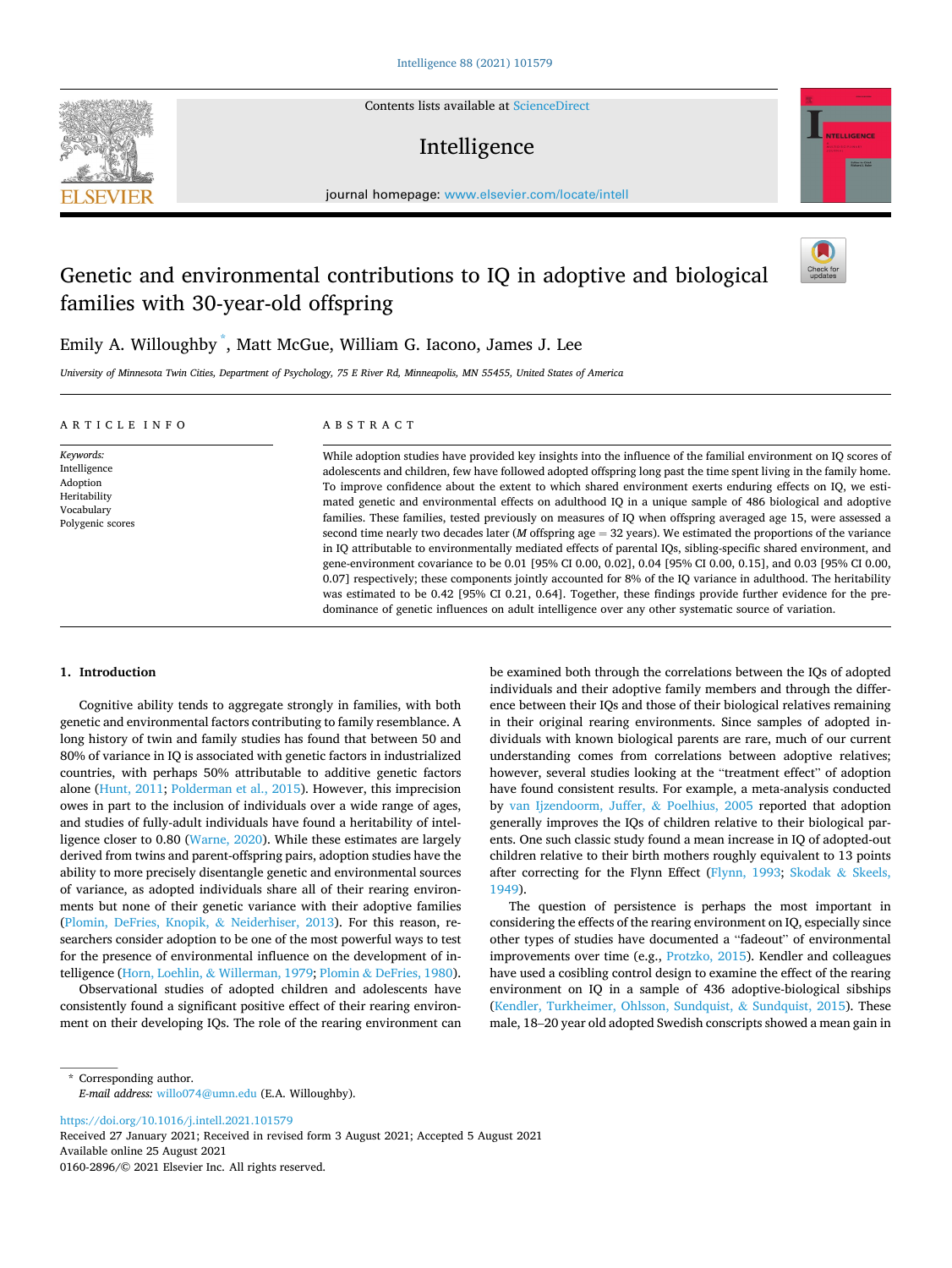<span id="page-1-0"></span>4.41 IQ points relative to their biological siblings, who were raised by the original biological family. This finding, which they replicated in a larger sample of half-sibs (with a mean gain of 3.18 IQ points associated with adoption), is a strong indicator that IQ can be, to some extent, affected up to late adolescence by the family environment. These results are consistent with those from the classic cross-fostering study of 14 year-old French children by [Capron and Duyme \(1989\).](#page-7-0)

Studies such as these do suggest that although this effect is small relative to the genetic effects on IQ, it is not zero; however, the size of this effect diminishes substantially after adolescence. Sandra Scarr, a pioneer of modern IQ adoption studies, was perhaps the first to note this fadeout phenomenon (e.g., Scarr & [Weinberg, 1978](#page-8-0)). With respect to the tapering correlations in IQ between children and their adoptive parents as the child matured, observed in the Minnesota Adolescent Adoption Study, Scarr & Weinberg remarked:

We interpret the results to mean that younger children, regardless of their genetic relatedness, resemble each other intellectually because they share a similar rearing environment. Older adolescents, on the other hand, resemble one another only if they share genes. Our interpretation is that older children escape the influences of the family and are freer to select their own environments. Parental influences are diluted by the more varied mix of adolescent experiences. (Scarr & [Weinberg, 1983](#page-8-0), p. 264).

Scarr's observation would form the basis of a set of hypotheses regarding gene-environment correlation (rGE) and its three types of expression: passive, evocative (often referred to as "reactive"), and active ([Plomin, DeFries,](#page-7-0) & Loehlin, 1977; Scarr & [McCartney, 1983](#page-8-0)). While traditional twin and adoption studies of heritable human traits typically strive to estimate how much variation in a phenotype is due to differences among genotypes, Scarr's popularization and exploration of this new terminology sought to move the focus onto *processes* as they occur over time, rather than static estimates at a given time point. Consequently, this exploration has led to many new questions about developmental processes and trajectories.

#### *1.1. Gene-environment correlation*

Today, gene-environment correlation is widely recognized among IQ researchers, with some authors estimating that its effects might account for up to 30% of the variance in adult IQ [\(Johnson, Penke,](#page-7-0) & Spinath,



[2011\)](#page-7-0). And while the heritability of IQ gradually increases over the lifespan, research has also shown that this may be explained in part by a concordant increase in active gene-environment correlation ([Haworth](#page-7-0)  [et al., 2010\)](#page-7-0). A continuous increase of active gene-environment correlation over the life course may also explain the high genetic correlation between childhood and adult IQ inferred from biometrical studies and GWAS in the simultaneous presence of the increasing heritability of IQ (Briley & [Tucker-Drob, 2013](#page-7-0); [Sniekers et al., 2017\)](#page-8-0). Passive geneenvironment correlation, by contrast, occurs necessarily in the presence of parental effects, but can be inflated by mechanisms unrelated to parental involvement. For example, it can sometimes be induced by population stratification ([Balbona, Kim,](#page-7-0) & Keller, 2021). In biological families, passive gene-environment correlation driven by the parents can manifest in a number of ways. For example, a child may inherit from her parents both genes for high verbal ability and access to the means to use this ability—such as encouragement in learning to read by her highly verbal parents—which may increase the child's verbal ability over time.

A formalization of this notion is a path model with directed edges going from the parental phenotypes to the phenotype of their offspring (Fig. 1). Models of this type were proposed by [Eaves \(1976\)](#page-7-0) and [Clo](#page-7-0)[ninger, Rice,](#page-7-0) & Reich, 1979 among others. If the phenotype is verbal ability, say, then a nonzero path coefficient means that a highly verbal parent exerts a positive environmentally mediated effect on the offspring's own verbal ability. This mechanism results in passive geneenvironment correlation because offspring receiving genes for a particular level of ability also tend to be raised by parents providing an environment with correlated effects on ability (Fig. 1). In a study of both biological and adoptive parent-offspring sets, one can use biometrical methods to estimate the extent of passive gene-environment correlation induced by this mechanism.

#### *1.2. Current study*

At the Minnesota Center for Twin and Family Research (MCTFR), the Sibling Interaction and Behavior Study (SIBS) has followed a sample of adoptive and biological Minnesota families for nearly two decades. With initial IQ assessments having been conducted when offspring were approximately 15 years of age, the current SIBS assessment wave will comprise the first study of cognitive ability in an adoption sample that includes fully genotyped individuals, one or both parents, and sibling pairs of offspring who now average above age 30, well past the typical

> Fig. 1. Path diagram following Fig. 1 from Keller [et al. \(2009\)](#page-7-0) illustrating variance components and effects in an example family consisting of a father, a mother, one biological offspring, and one adopted offspring. Values for paths are as labeled except for the dashed paths from the genetic value of the parent to the genetic value of the biological offspring, which are fixed to 1/2 according to standard genetic theory. Components S and E have variance = 1; variance of  $F(x)$  and  $A(q)$  are noted in supplementary section 1.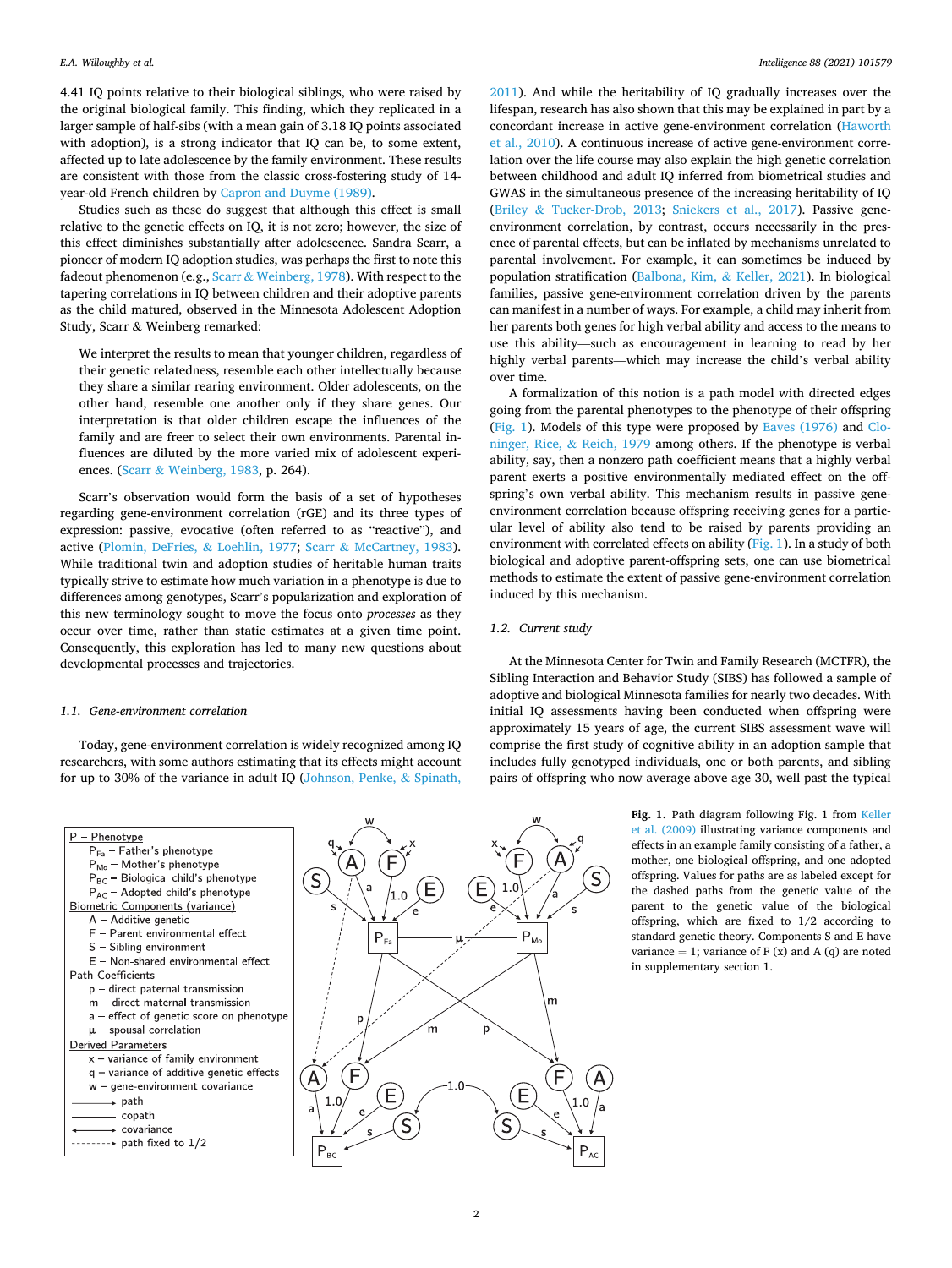rearing period of American families (Dey  $\&$  [Pierret, 2014](#page-7-0)). With several measures of IQ from both childhood and adulthood, our central aim was to conduct biometric decomposition to estimate the proportions of heritability, non-genetic familial influence, and gene-environment covariance that contribute to the IQ scores of adult offspring using an adaptation of the extended twin-family design "Cascade" model [\(Eaves,](#page-7-0)  [2009; Keller et al., 2009\)](#page-7-0).

Although adoption studies are a powerful tool for investigating genetic and non-genetic effects on IQ, they are not without their potential issues. One common criticism of biometrical estimates derived from adoptive samples (e.g., of twins reared apart) is that such estimates are unreliable because adopted offspring may have been selectively placed in their adoptive families based on some perceived similarity to the adopting parents (Loehlin, Horn, & [Willerman, 1997](#page-7-0)). Although previous research has shown that moderate placement effects do not strongly influence parent-offspring correlations (Bouchard & [McGue, 1990](#page-7-0); [Loehlin et al., 1997](#page-7-0)) and such effects are unlikely to occur in the present sample, who are predominantly international placements with limited information on birth background ([McGue et al., 2007\)](#page-7-0), a placement effect for IQ in adoptive families could nevertheless pose a threat to the validity of its biometrical estimates.

We tested for placement effects using polygenic scores for educational attainment  $(PGS<sub>EA</sub>)$  derived from the largest genome-wide association study to date [\(Lee et al., 2018\)](#page-7-0). These scores, which were available for approximately 90% of the present sample, are able to predict 11–13% of the variance in years of education and 8–10% in IQ, with which it is highly correlated. In addition to validating the predictive accuracy of *PGSEA* on IQ phenotypes in the current sample, parent and offspring scores enable an empirical test of adoption placement for IQ and related phenotypes. We test for the presence of placement effects by comparing the correlations between parent and offspring *PGS<sub>EA</sub>* to their theoretically predicted values, which—in the absence of placement effects—should not differ significantly from zero in adoptive families.

It is important to understand that placement bias and passive geneenvironment correlation are not equivalent concepts. Placement bias is a threat to the validity of inferences drawn from adoption studies, whereas gene-environment correlation is usually thought of as a natural phenomenon occurring in populations of intact biological families. If adoptees with genotypes causing higher IQ are placed in home environments that also foster higher IQ, then we have a case of both placement bias and a kind of passive gene-environment correlation in *this*  sample of adoptive families. In the majority of families, however, there may be no passive gene-environment correlation at all. In this paper we use "gene-environment correlation" and related terms to mean heritable traits of the parents exerting environmentally mediated effects on the same traits in their biological offspring. If there is no placement bias in the adoptive families, then this kind of gene-environment correlation does not occur among them. Note that in [Fig. 1](#page-1-0) this situation is represented by the various paths connecting the *A* and *F* of the biological offspring but not those of the adopted offspring.

## **2. Method**

## *2.1. Participants*

Participating families were originally assessed on IQ measures between 1998 and 2004 as part of the Sibling Interaction and Behavior Study (SIBS) [\(McGue et al., 2007\)](#page-7-0), a sample of adoptive and biological families recruited by the Minnesota Center for Twin and Family Research (MCTFR). Adoptive and biological families were identified from adoption agencies and Minnesota birth records, and are composed of at least one parent and two offspring who were adolescents at the time of intake ( $M$  age = 14.9 years,  $SD = 1.6$ ). Study eligibility was limited to those families living within driving distance of the research lab and having adolescent offspring within five years of age of each other. In addition, adolescents in adoptive families were required to have been

placed for adoption before reaching two years of age  $(M = 4.7$  months,  $SD = 3.4$  months). At least one parent from each participating family was interviewed to establish family eligibility, most of whom agreed to participate in the study (63% of the adoptive families and 57% of the biological families). Valid measures of IQ are available from this intake sample for 461 mothers, 46 fathers, 690 adoptive and 538 biological offspring. No information on the biological parents was available for all adopted offspring.

Eligible parents and sibling pairs from this sample began their third follow-up assessment in 2017 via phone interview and mailed or online survey. At the end of this follow-up in summer 2020, at least two members from a total of 486 families had participated in current IQ assessment, which includes 226 adoptive families, 164 biological families, and 96 mixed families which have both biological and adopted offspring. A total of 764 offspring, composed of 415 adopted and 347 biological individuals, now average 31.8 years of age (*SD* = 2.7) and are all fully adult (minimum age  $= 24.7$  years; maximum age  $= 40.5$  years). Comparison of non-participants to current participants on intake measures reveals a small amount of attrition associated with IQ, though all standardized mean differences (*d*) were less than 0.20 in absolute value, suggesting minimal attrition bias (SI Table S1). An overview of the sample at intake and follow-up 3 is shown in Table 1.

#### *2.1.1. Sample ethnicity*

The ethnic composition of offspring in this sample is additionally unique; while 95% of parents and biological offspring are of non-Hispanic white European ancestry, 21% of the adoptive offspring are white, 66% are Asian, and 13% are of other ethnicities ([McGue et al.,](#page-7-0)  [2007;](#page-7-0) [Miller et al., 2012\)](#page-7-0). [McGue et al. \(2007\)](#page-7-0) reported minimal ethnicity effects in the SIBS sample at intake, which we largely replicate in the current follow-up assessment. While rearing family socioeconomic status and polygenic scores were both moderately higher among Asian offspring (Cohen's  $d = 0.36-0.46$ ;  $p < .01$ ), no measure of cognitive ability differed significantly between offspring of different ethnicities. See SI Table S6 for these and other comparisons, along with a discussion of their relevance.

#### *2.2. Measures*

In addition to the measures described below, age, years of education, and highest degree achieved were also included in some analyses, along with family socioeconomic status (SES), which is computed as a standardized composite of Hollingshead job status, years of education, and income as determined at initial assessment. Total valid entries, means and standard deviations for each scale and demographic measure for mothers, fathers and offspring for adoptive and biological families are given in SI Table S2.

| Table 1                     |  |
|-----------------------------|--|
| Description of SIBS sample. |  |

| Sample                      | Number of<br>individuals | M age at Intake<br>(SD) | M age at Follow-up 3<br>(SD) |
|-----------------------------|--------------------------|-------------------------|------------------------------|
| Parents                     |                          |                         |                              |
| Mothers                     | 419                      | 46.6 (4.2)              | 63.9(4.8)                    |
| Fathers                     | 201                      | 48.2 (4.4)              | 65.4(4.7)                    |
| Adopted offspring           |                          |                         |                              |
| Female                      | 235                      | 15.2(2.2)               | 32.5(2.8)                    |
| Male                        | 127                      | 14.8(1.8)               | 31.6(2.5)                    |
| <b>Biological offspring</b> |                          |                         |                              |
| Female                      | 186                      | 14.9(1.9)               | 31.5(2.5)                    |
| Male                        | 120                      | 14.8(1.8)               | 31.1(2.6)                    |
|                             |                          |                         |                              |

*Note:* Number of individuals listed represents those with valid scores for either Vocabulary or the ICAR-16 at follow-up 3. Valid *N* for each intake measure are shown in SI Table S2.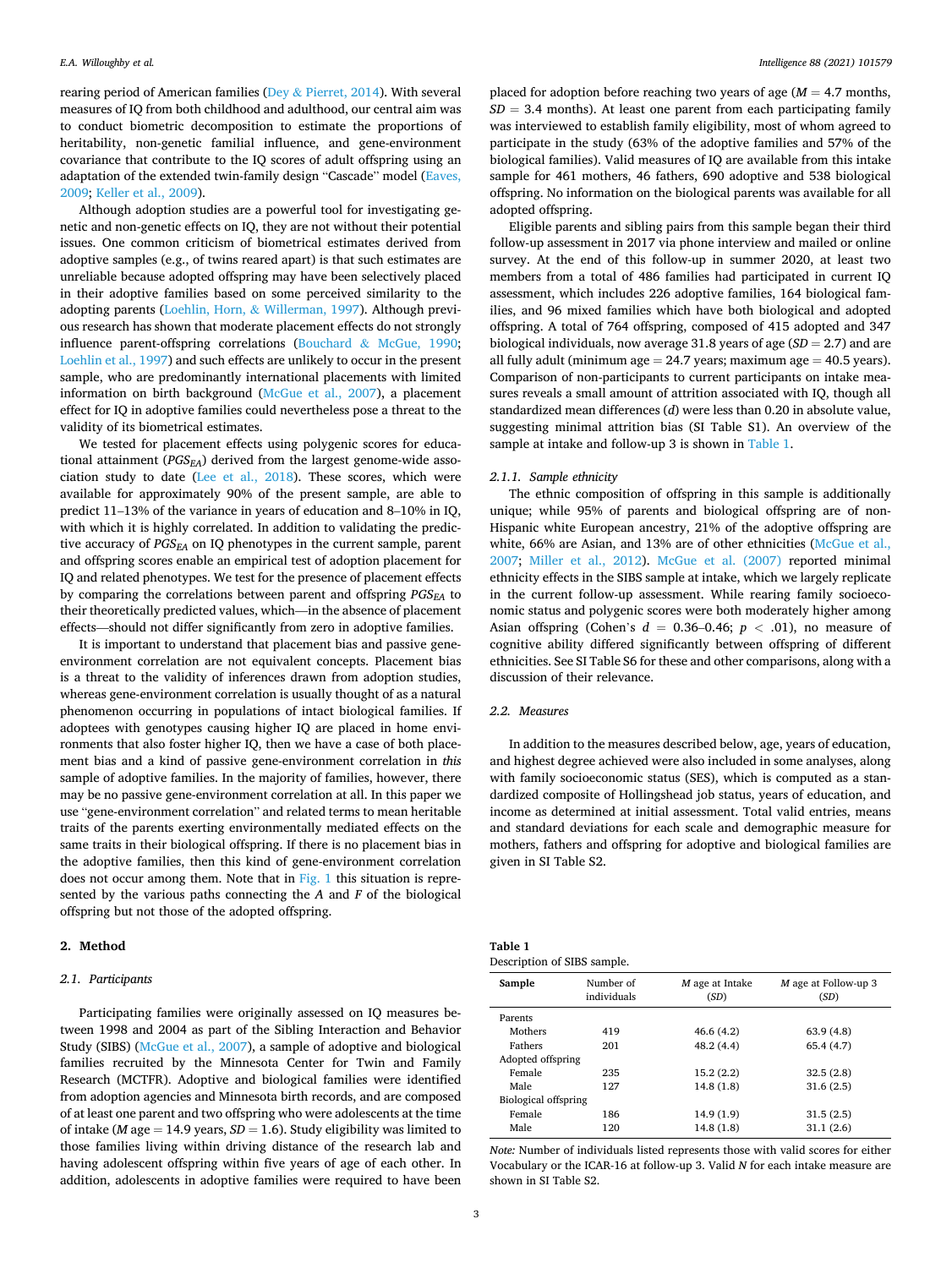#### *2.2.1. Cognitive ability scales*

All eligible offspring were assessed on IQ at intake, and one parent from each family was assessed at the first follow-up. IQ scores were assessed using an abbreviated form of either the Wechsler Adult Intelligence Scale–Revised (WAIS-R; [Wechsler, 1981\)](#page-8-0) for participants age 16 years and older (26.7% of the offspring sample), or the Wechsler Intelligence Scale for Children–Revised (WISC-R; [Wechsler, 1974\)](#page-8-0) for those younger than 16 (73.3% of sample). Available measures at intake include age-scaled Verbal, Performance and Total IQ, as well as agescaled subtest scores for Vocabulary, Information, Block Design, and Picture Completion. Following intake assessment, one individual with an IQ below 70 was dropped from subsequent assessments [\(McGue et al.,](#page-7-0)  [2007\)](#page-7-0).

At follow-up 3, offspring were again administered the Vocabulary subtest; both parents and offspring were administered the ICAR-16, a measure of general intelligence. The ICAR-16 is a 16-item short form of the International Cognitive Ability Resource assessment, a publicdomain cognitive assessment tool created by [Condon and Revelle](#page-7-0)  [\(2014\).](#page-7-0) This reliable measure (see SI Tables S3, S4 and S5) of cognitive ability is useful as a short-form stand in for general intelligence.

Intercorrelations across all measured variables are shown for the full sample, both parents and offspring in each family type in SI Tables S8–S10. Adopted and biological offspring differed significantly in ICAR-16 and intake Information scores; these differences are shown in SI Table S7.

## *2.2.2. Polygenic scores*

Approximately 90% of the SIBs follow-up 3 sample have valid genotype data, which was assessed as part of an MCTFR genome-wide association study ([Miller et al., 2012](#page-7-0)) and from which polygenic scores (PGS) for educational attainment were derived in the current sample. Participating individuals were genotyped on 527,829 singlenucleotide polymorphisms (SNPs) using the Illumina Human660W-Quad array. A polygenic score, often called the polygenic risk score in disease prediction, is calculated from a set of SNPs that are tested in the initial sample for association with a trait of interest. We used a PGS for educational attainment (*PGS<sub>EA</sub>*) derived from [Lee et al. \(2018\)](#page-7-0) to test for placement effects and predictive utility for measures of IQ in the current sample. See Supplementary Information: *Polygenic scores* for methodological detail on PGS construction, and [Miller et al. \(2012\)](#page-7-0) for additional details on sampling, ancestry control, assessment, quality control, and imputation performed on the MCTFR samples.

Parent-offspring correlations for polygenic score use the mean *PGS<sub>EA</sub>* of mother and father, henceforth denoted as the "midparent" value. Since *PGSEA* were available for the majority of parents in this sample (79% of fathers; 89% of mothers), midparent *PGSEA* analyses were conducted using only families with valid scores for both parents. Under genetic theory, one would expect midparent-offspring PGS correlations close to their theoretically predicted values of  $\frac{1}{\sqrt{2}}$  for biological parent-offspring pairs [\(Wright, 1931\)](#page-8-0) and  $\sim$ 0 for adoptive pairs; in adoptive pairs, significant deviation from zero would suggest that adoption placement effects may be operating on IQ, with which educational attainment is highly genetically correlated [\(Lee et al., 2018](#page-7-0)). While such an observed deviation would constitute positive evidence for placement, the lack of such an effect would not definitely show that placement for IQ is implausible, as educational attainment may not be the only relevant variable related to potential parenting effects on IQ.

Predictive utility of *PGSEA* on cognitive phenotypes was assessed separately for white and Asian subsamples. A total of 810 white and 365 Asian individuals (including parents and offspring) had valid *PGS<sub>EA</sub>* and full-scale IQ data, affording the ability to detect a correlation between *PGS<sub>EA</sub>* and full-scale IQ as small as  $0.12 (r^2 = .014)$  in the white sample, and a correlation as small as 0.18 ( $r^2 =$  .032) in the Asian sample at  $p <$ .01 and with 80% power. For the testing of placement effects, a total of 258 midparent-offspring pairs had valid *PGS<sub>EA</sub>* in the adoptive Asian

sample, affording the ability to detect a placement correlation as small as 0.21 at *p <* .01 and with 80% power.

## *2.3. Biometric modeling*

To estimate variance components, including the heritability, we adapted [Keller et al. \(2009\)](#page-7-0)'s extended twin-family design (ETFD) "Cascade" model, which is itself a development of earlier work (Fulker, [1988; Heath, Kendler, Eaves,](#page-7-0) & Markell, 1985; [Truett et al., 1994\)](#page-8-0). After applying Fisher's *z*-transformation (e.g., [Eaves, Hatemi, Prom-Womley,](#page-7-0)  & [Murrelle, 2008\)](#page-7-0), we adjusted parameter estimates to minimize the squared differences between the empirical correlations and theoretical (model-predicted) correlations. Each sum of squared differences term was weighted by the reciprocal of its variance (*N* − 3, where *N* is the number of pairs in the correlation). We constrained any variance to be non-negative. To perform statistical inference, we took bootstrap resamples of our families and re-estimated the parameters iteratively. Additionally, we constrained the dominance genetic variance to equal zero. Since there is compelling theory and evidence for most genetic variance being additive ([Hill, Goddard,](#page-7-0) & Visscher, 2008; Mäki-Tanila & [Hill, 2014\)](#page-7-0) and dominance variance being negligible ([Hivert et al.,](#page-7-0)  [2021;](#page-7-0) [Pazokitoroudi, Chiu, Burch, Pasaniuc,](#page-7-0) & Sankararaman, 2021), and the point estimate of this parameter was usually zero for most IQ phenotypes, we constrained this parameter to zero in order to improve statistical inference about other parameters.

For each phenotype, heritability  $(h^2) = a^2q$ ; sum of maternal + paternal environment  $(C_{mp}) = m^2 + p^2 + 2mp\mu$ ; sum of maternal + paternal G-E covariance is equivalent to 2*wa*. Although maternal and paternal environment parameters were estimated independently for each phenotype (SI Table S12), no evidence was observed for significantly different contributions between parents, perhaps due to the relatively small sample of fathers. *μ* refers to the phenotypic correlation between parents, which is modeled with a copath (edge with no arrows) via special rules clarified by [van Eerdewegh \(1982\)](#page-7-0). The modeling assumes that the correlation between parents is entirely the result of phenotypic matching, the effects of which on the additive genetic variance have reached an equilibrium. A special type of edge with distinctive path-tracing properties is required because a correlation due to phenotypic matching is not explained by one variable affecting the other or both being affected by a common cause, as assumed in elementary accounts of structural equation modeling [\(Lee, 2012\)](#page-7-0). Details of parameter estimates and variance components, along with model assumptions and justifications, can be found in the Supplementary Material.

Decomposition of variance terms presented in [Table 3](#page-5-0) were computed from these parameters. Refer to Supplementary Information ("Methods") for more detail.

#### **3. Results**

Measures of full-scale IQ taken at follow-up 3 were moderately correlated over time for both offspring and parents (all *p <* .001). For offspring, ICAR-16 scores (follow-up 3) correlated with intake Total IQ at *r* = 0.46 [95% CI 0.40, 0.52]; for parents, this correlation was also *r* = 0.46 [95% CI 0.38, 0.53]. The moderate size of these correlations partially reflects the approximately 17-year gap between testing sessions, especially for offspring who were of adolescent age at intake assessment (see, e.g., [Hoekstra, Bartels,](#page-7-0) & Boomsma, 2007), but are nevertheless within the range reported by [Condon and Revelle \(2014\)](#page-7-0)  for the ICAR-16 and various measures of general ability.

Offspring Vocabulary scores taken at intake correlated with their Vocabulary scores at follow-up 3 at *r* = 0.53 [95% CI 0.47, 0.58]. SI Tables S8—S10 show full correlation tables between these and other intake measures of IQ for each sub-sample of individuals.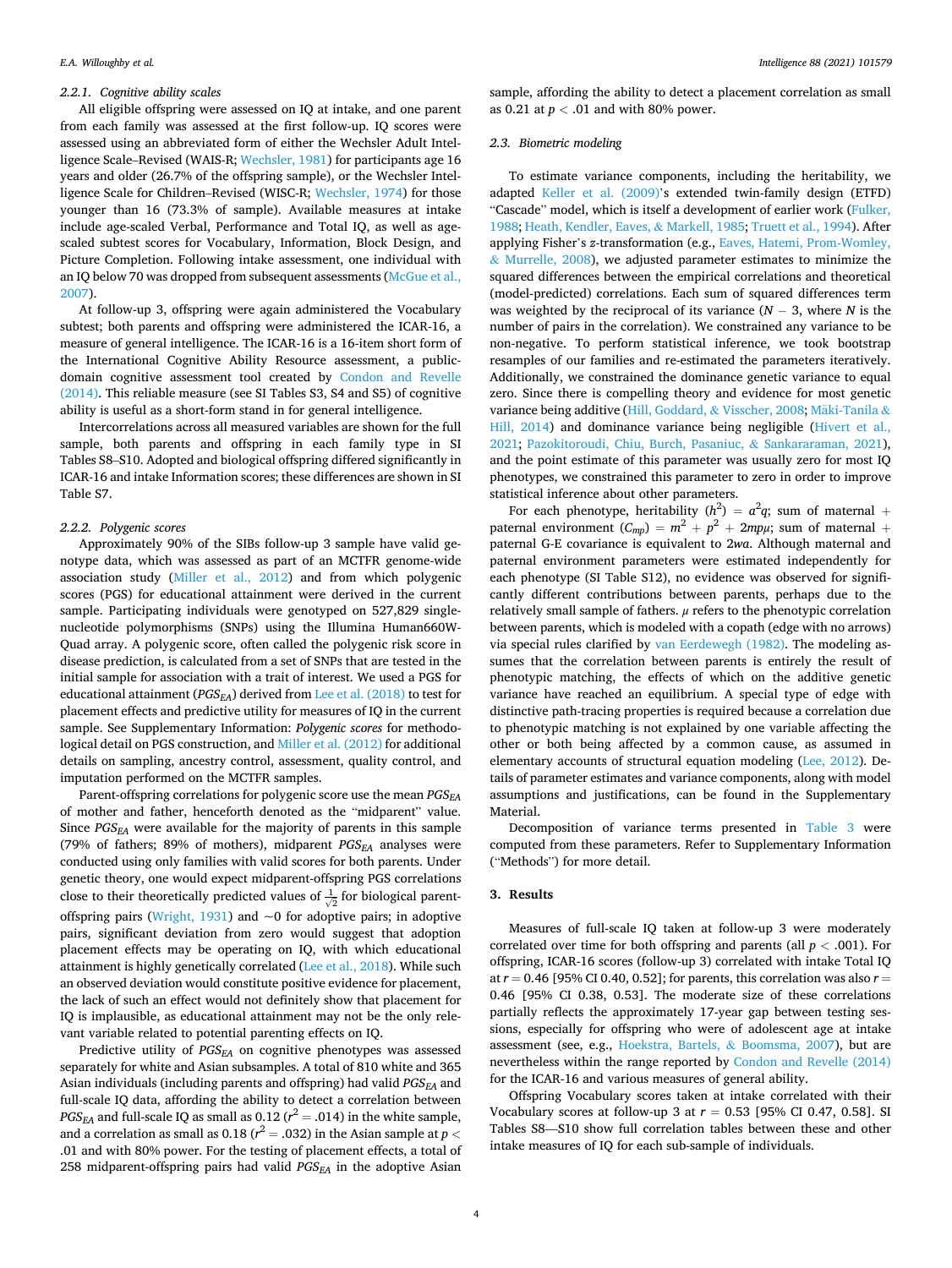## *3.1. Familial correlations*

At intake, parent-offspring correlations were significant and moderately sized only in biological families, with two exceptions (Table 2). Picture Completion showed very low correlations between all relatives except father and biological child (*r* = .30). Vocabulary was an exception in that the correlations between adoptive relatives were also moderate in size.

At follow-up 3, familial correlations for the ICAR-16 are largely consistent with the expected patterns of correlations between biological and adoptive relatives for a heritable trait little affected by shared environment (Table 2). The correlations between biological relatives are significant and moderate in size, whereas those between adoptive relatives are consistently smaller. Vocabulary, by contrast, shows surprisingly persistent correlations between both adoptive and biological relatives in adulthood. The correlations specifically between parent and offspring are displayed in [Fig. 2](#page-5-0).

To model the expected correlation for each type of relationship, we adapted the expressions for the correlations between relatives from [Keller et al. \(2009\)](#page-7-0) to include adoptive relationships. The model allows for parent-to-offspring transmission through both genetic (biological families only) and environmental (both family types) pathways. The model also allows for assortative mating and environmental effects shared by siblings reared together that are not induced by the phenotypes of their parents. Observed and model-predicted correlations for each relationship pair are shown in Table 2, with 95% CIs for observed correlations in SI Table S11. We evaluated model fit for each scale with the standardized root mean residual (SRMR), a summary of the magnitude of difference between observed and predicted correlations where "good fit" is generally considered to be *<* .08 (Hu & [Bentler,](#page-7-0)  [1999\)](#page-7-0). Note that we follow the recommendation of [McDonald \(2010\)](#page-7-0) to report each individual discrepancy, and our finding no consistent difference between observed and model-predicted correlation suggests that there was no general bias associated with our modeling approach. Model

fit was good for most IQ measures with the exception of the Picture Completion and Block Design subtests, which contributed to the high SRMR for Performance IQ. Across all cognitive ability measures, the mean SRMR was 0.06.

## *3.2. Variance decomposition*

For intake measures, variance decomposition for each ability measure revealed substantial contributions of genetics. The column *parental environment* in [Table 3](#page-5-0) refers to the proportion of variance in the offspring test score attributable to any environmentally mediated effects of the parental test scores. The largest such proportion can be seen for Vocabulary, suggesting that the vocabularies of parents may affect those of their children through environmental mechanisms, perhaps by exposing them to more or fewer vocabulary words during childhood. The percentage of the variance attributable to the parental scores, however, is quite modest (0.04). The column *sibling environment* in [Table 3](#page-5-0) refers to the proportion of variance in the offspring test score attributable to aspects of the environment shared by siblings reared in a common home, other than the parental phenotypes, and it can be seen that estimates of this parameter are fairly small.

When a trait is both heritable and affected by the parental phenotypes through some environmental mechanism, then we have a case of passive gene-environment correlation. The column "G-E covariance" in [Table 3](#page-5-0) gives the proportion of the variance attributable to this correlation. A relatively large proportion of the variance in Vocabulary (0.12) is the result of G-E covariance.

At follow-up 3, variance decomposition revealed a strong effect of genetics on ICAR-16 scores with little evidence for contributions of the familial environment. Vocabulary scores showed a moderate influence of parental environment (0.10) and, unexpectedly, a smaller genetic contribution than is seen for the same measure at intake.

**Table 2** 

Observed and model-predicted correlations for each measure and sub-measure of IQ and ICAR-16 score.

|                     | Parent correlations  |         |           |           | Sibling correlations   |         |           |             |             |
|---------------------|----------------------|---------|-----------|-----------|------------------------|---------|-----------|-------------|-------------|
|                     | Mom/bio              | Dad/bio | Mom/adopt | Dad/adopt | Dad/mom                | Bio/bio | Adopt/bio | Adopt/adopt | <b>SRMR</b> |
|                     |                      |         |           |           | <b>Intake measures</b> |         |           |             |             |
| Performance IQ      |                      |         |           |           |                        |         |           |             | 0.10        |
| Observed            | 0.28                 | 0.41    | 0.12      | $-0.08$   | 0.08                   | 0.26    | 0.27      | 0.08        |             |
| Expected            | 0.28                 | 0.25    | 0.12      | 0.10      | 0.08                   | 0.30    | 0.13      | 0.11        |             |
| Verbal IQ           |                      |         |           |           |                        |         |           |             | 0.04        |
| Observed            | 0.35                 | 0.41    | 0.07      | 0.19      | 0.40                   | 0.43    | 0.24      | 0.07        |             |
| Expected            | 0.35                 | 0.46    | 0.07      | 0.19      | 0.40                   | 0.42    | 0.16      | 0.12        |             |
| Total IQ            |                      |         |           |           |                        |         |           |             | 0.05        |
| Observed            | 0.36                 | 0.46    | 0.09      | 0.16      | 0.30                   | 0.34    | 0.30      | 0.09        |             |
| Expected            | 0.34                 | 0.43    | 0.11      | 0.20      | 0.30                   | 0.39    | 0.16      | 0.11        |             |
| <b>Block Design</b> |                      |         |           |           |                        |         |           |             | 0.11        |
| Observed            | 0.32                 | 0.41    | 0.14      | $-0.10$   | 0.03                   | 0.28    | 0.32      | $\sim 0$    |             |
| Expected            | 0.32                 | 0.28    | 0.14      | 0.10      | 0.03                   | 0.31    | 0.11      | 0.07        |             |
| Picture Completion  |                      |         |           |           |                        |         |           |             | 0.08        |
| Observed            | 0.09                 | 0.30    | 0.04      | 0.01      | 0.13                   | 0.07    | 0.19      | 0.02        |             |
| Expected            | 0.09                 | 0.18    | 0.04      | 0.13      | 0.13                   | 0.11    | 0.06      | 0.05        |             |
| Vocabulary          |                      |         |           |           |                        |         |           |             | 0.05        |
| Observed            | 0.39                 | 0.44    | 0.07      | 0.26      | 0.37                   | 0.39    | 0.24      | 0.04        |             |
| Expected            | 0.38                 | 0.50    | 0.09      | 0.21      | 0.37                   | 0.40    | 0.13      | 0.07        |             |
| <b>Information</b>  |                      |         |           |           |                        |         |           |             | 0.02        |
| Observed            | 0.23                 | 0.28    | 0.04      | 0.15      | 0.34                   | 0.37    | 0.15      | 0.13        |             |
| Expected            | 0.24                 | 0.33    | 0.04      | 0.13      | 0.34                   | 0.34    | 0.17      | 0.14        |             |
|                     | Follow-up 3 measures |         |           |           |                        |         |           |             |             |
| $ICAR-16$           |                      |         |           |           |                        |         |           |             | 0.02        |
| Observed            | 0.27                 | 0.31    | $-0.03$   | 0.10      | 0.19                   | 0.27    | 0.05      | 0.07        |             |
| Expected            | 0.24                 | 0.33    | $-0.01$   | 0.08      | 0.19                   | 0.30    | 0.06      | 0.05        |             |
| Vocabulary          |                      |         |           |           |                        |         |           |             | 0.04        |
| Observed            | 0.33                 | 0.45    | 0.18      | 0.32      | 0.37                   | 0.24    | 0.16      | 0.25        |             |
| Expected            | 0.30                 | 0.42    | 0.20      | 0.32      | 0.37                   | 0.30    | 0.21      | 0.18        |             |

*Note:* Expected correlations are derived from the best-fitting estimates of the biometrical parameters. SRMR refers to the standardized root mean residual. See SI Table S11 for 95% CIs for observed family correlations.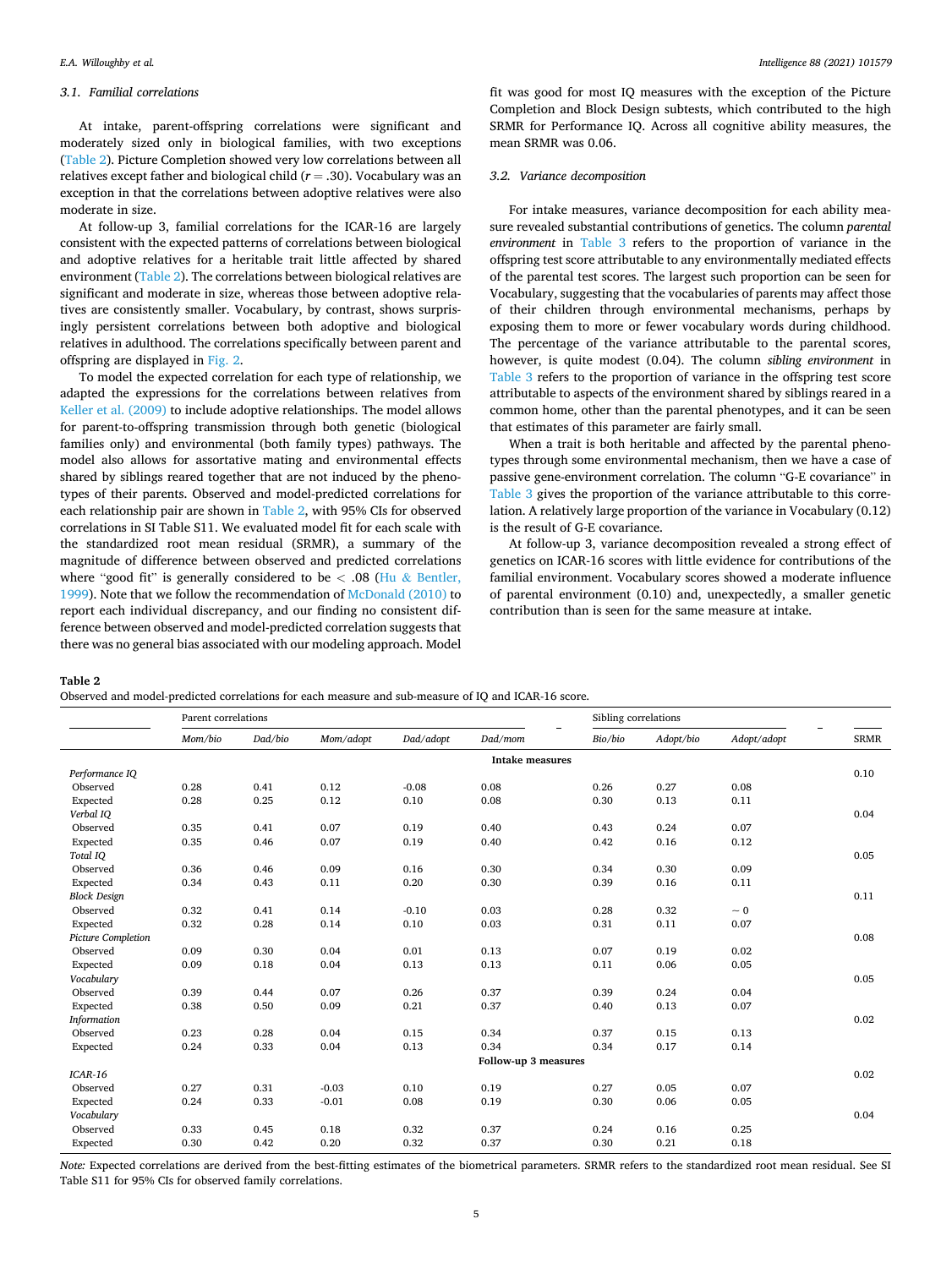<span id="page-5-0"></span>

**Fig. 2.** Scatter plots and associated regression lines for measures of cognitive ability *g* taken at intake and follow-up 3 for both biological (left panel) and adopted (right panel) offspring and their rearing parents. Intake measure of *g* is full-scale Wechsler IQ score, and follow-up 3 measure is ICAR-16 score. All parent-offspring pairs are included, which means that the data points are not independent. All values are standardized.

| Table 3                                                                               |
|---------------------------------------------------------------------------------------|
| Decomposition of variance [95% CI] for each measure and subtest of cognitive ability. |

|                     | A                    |                      | C                   |                     |                        |
|---------------------|----------------------|----------------------|---------------------|---------------------|------------------------|
|                     | Heritability $(h^2)$ | Parental environment | Sibling environment | G-E covariance      | Non-shared environment |
| Intake              |                      |                      |                     |                     |                        |
| Performance IQ      | $0.26$ [0.14, 0.40]  | $0.02$ [0.01, 0.07]  | $0.08$ [0.01, 0.14] | $0.06$ [0.01, 0.11] | $0.58$ [0.50, 0.64]    |
| Verbal IQ           | $0.36$ [0.26, 0.46]  | $0.03$ [0.00, 0.10]  | $0.07$ [0.00, 0.15] | $0.10$ [0.04, 0.14] | $0.44$ [0.34, 0.53]    |
| Total IQ            | $0.32$ [0.20, 0.45]  | $0.04$ [0.01, 0.10]  | $0.06$ [0.00, 0.13] | $0.11$ [0.04, 0.15] | $0.47$ [0.38, 0.56]    |
| <b>Block Design</b> | $0.32$ [0.19, 0.45]  | $0.03$ [0.01, 0.07]  | $0.03$ [0.00, 0.10] | $0.09$ [0.03, 0.13] | $0.53$ [0.46, 0.60]    |
| Picture Completion  | $0.08$ [0.00, 0.21]  | $0.02$ [0.00, 0.06]  | $0.03$ [0.00, 0.10] | $0.01$ [0.00, 0.04] | $0.86$ [0.80, 0.89]    |
| Vocabulary          | $0.37$ [0.27, 0.49]  | $0.04$ [0.01, 0.09]  | $0.02$ [0.00, 0.09] | $0.12$ [0.05, 0.16] | $0.45$ [0.37, 0.55]    |
| Information         | $0.28$ [0.19, 0.39]  | $0.02$ [0.00, 0.06]  | $0.12$ [0.05, 0.18] | $0.05$ [0.01, 0.08] | $0.53$ [0.48, 0.60]    |
| Follow-up 3         |                      |                      |                     |                     |                        |
| ICAR-16             | $0.42$ [0.21, 0.64]  | $0.01$ [0.00, 0.03]  | $0.04$ [0.00, 0.15] | $0.03$ [0.00, 0.07] | $0.50$ [0.44, 0.57]    |
| Vocabulary          | $0.12$ [0.00, 0.25]  | $0.10$ [0.03, 0.23]  | $0.06$ [0.00, 0.15] | $0.08$ [0.00, 0.13] | $0.64$ [0.53, 0.75]    |

*Note:* 95% CIs are computed from each parameter's 200 bootstrap iterations (Efron & [Tibshirani, 1993\)](#page-7-0) for each scale. Non-shared environment is computed by subtracting the heritability, parental environment, sibling environment, and gene-environment (G-E) covariance from 1. For full parameter estimates, see SI Table S12. Column values add up to 1, total phenotypic variance.

#### *3.3. Polygenic scores and adoption placement effects*

In an aggregated sample consisting of all white participants (offspring and both parents), an  $R^2$  of 0.154 [95% CI 0.113, 0.195] in our prediction of Verbal IQ with a PGS surpasses all previous benchmarks known to us [\(Allegrini et al., 2019](#page-7-0); [Lee et al., 2018;](#page-7-0) [Rietveld et al.,](#page-8-0)  [2014; Savage et al., 2018; Selzam et al., 2017](#page-8-0); [Sniekers et al., 2017\)](#page-8-0), and an  $R^2$  of 0.114 [95% CI 0.077, 0.151] for Total IQ is near the upper end of previous predictions (SI Table S13). However, we acknowledge that our sample is not large by the standards of PGS validation.

*PGSEA* were generally less predictive for Asian than for white offspring, which is expected because when the validation sample is different from GWAS sample, predictive accuracy falls due to different SNP correlations in different populations. Standardized mean *PGS<sub>EA</sub>* were significantly different between these ethnicities (Cohen's  $d = 0.87$ ; see SI Table S6), as well as between adopted (21% white) and biological (95% white) offspring (Cohen's  $d = -0.27$ ; see SI Table S7). Despite these mean differences,  $PGS_{EA}$  remained strongly predictive ( $p < .001$ ) of all IQ phenotypes except Performance IQ and Picture Completion in both adoptive and biological offspring (SI Table S14).

Nevertheless, to account for the possibility of biased predictions introduced by population stratification, the test of placement effects was conducted separately for white  $(N = 83)$  and Asian  $(N = 258)$  adoptees. In the sample of biological offspring  $(N = 271,$  all white), midparent

*PGSEA* correlated with offspring *PGSEA* at *r* = 0.65 (95% CI [0.58, 0.71]; *p* $\lt$  0.001), which is very close to the theoretical prediction of  $1/\sqrt{2}$ . There may be collider bias as a result of excluding individuals with very low IQs from the study [\(Lee, 2012; Pearl, 2009\)](#page-7-0), spuriously reducing the  $\frac{1}{\sqrt{2}}$ , but any such reduction appears to be small. At correlation below  $1/\sqrt{2}$ , but any such reduction appears to be small. At the same time, the correlation between midparent and offspring  $PGS_{EA}$ in adoptive families was not significantly different from zero for either Asian (*r* = −0.04; 95% CI: −0.16, 0.08) or white adoptees (*r* = 0.07; 95% CI: −0.14, 0.28). The similarity of these correlations to their theoretically predicted values provides evidence that the placement of adoptees in their homes was not strongly purposive or selective, implying that the adoption process may somewhat approximate a true experiment. Although educational attainment variance is slightly higher in adoptive offspring (SI Table S2), a nominally significant difference  $(F = 1.4, p = 1.4)$ 0.002), range restriction for education in adoptive and biological parents is unlikely to bias these parent-offspring correlations ([McGue et al.,](#page-7-0)  [2007\)](#page-7-0).

#### **4. Discussion**

While the high heritability of IQ is now well known, the question of whether and to what extent general intelligence is malleable by the influences of parental environment has remained a topic of great interest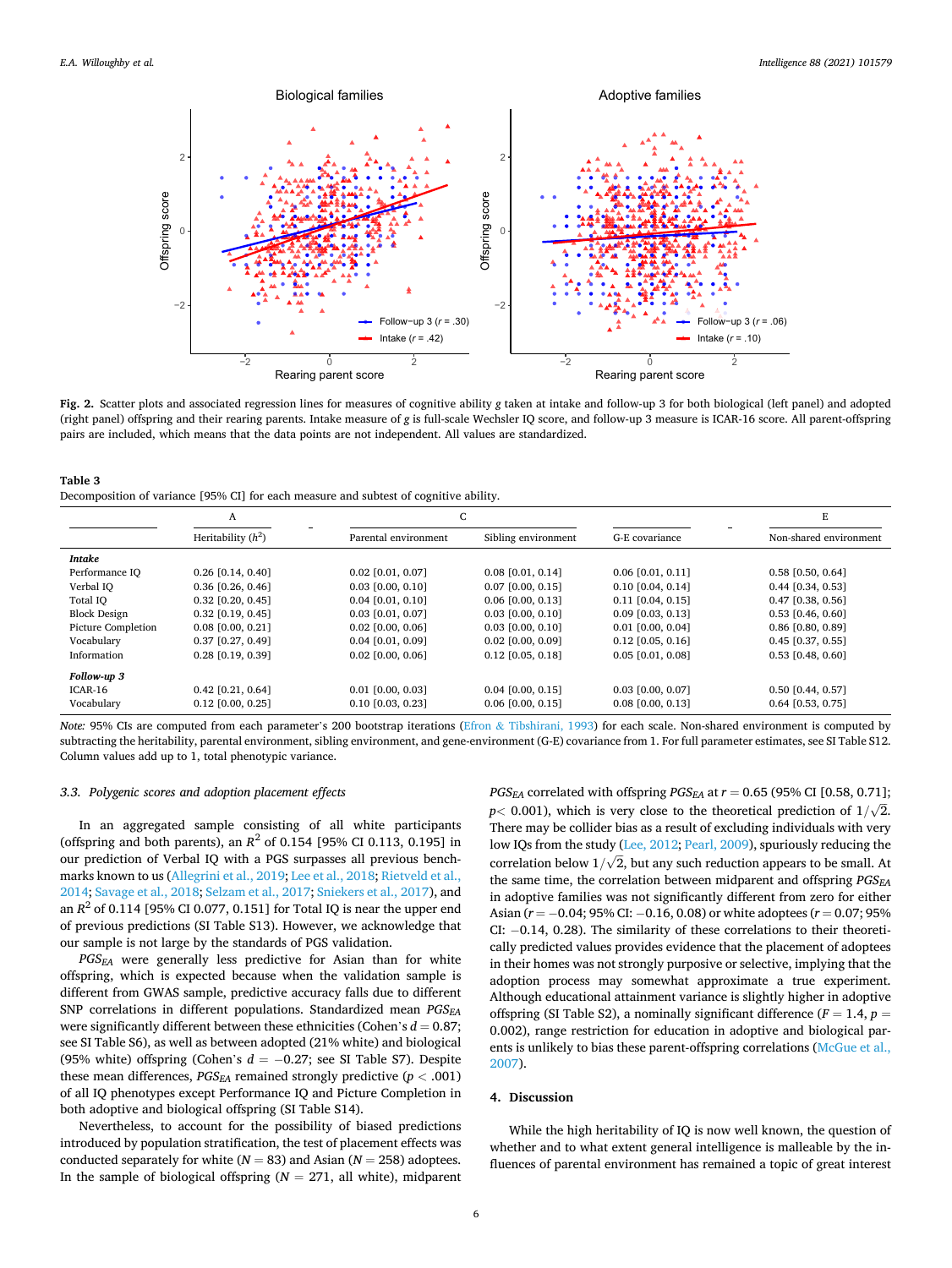in behavior genetics. IQ has been subject to a large number of twin and adoption studies, many of which have found a small but significant effect of parental transmission in adoptive samples up until late adolescence. [Kendler, Turkheimer, Ohlsson, Sundquist,](#page-7-0) & Sundquist, 2015, for example, found in a sample of 18–20-year-old half-sibships that adoption was associated with a gain of approximately 3.18 IQ points ( $SE =$ 0.34). Our biometric decomposition of variance is consistent with this figure: the parental environment contributing 4% of the variance in fullscale IQs at age  $\sim$ 15 ([Table 3\)](#page-5-0), with a standard deviation of 14.2 for fullscale IQ in adopted offspring, indicates that a 1-SD increase in the quality of the parental environment would increase IQ by approximately 2.83 points (i.e.,  $14.2 \times \sqrt{.04}$ ; [Burks, 1938\)](#page-7-0).

The evidence for parenting effects on Wechsler IQ subtests is more equivocal, and biometric decomposition reveals a moderate but significant effect of gene-environment covariance on Vocabulary in childhood. While a similarly-sized G-E covariance is observed for childhood Total IQ, this effect has completely disappeared in adulthood; the same cannot be said unambiguously for Vocabulary, which retains weak evidence in adulthood for a persistent parenting effect.

Nevertheless, we acknowledge that this indeterminate evidence does not conclusively answer the question of parenting effects on Vocabulary. Indeed, either interpretation of the validity of parenting effects on Vocabulary would be consistent with existing proposals. Vocabulary is a particularly interesting facet of human intelligence for this reason; while such a test may intuitively seem to reflect only culturally-obtained word knowledge—and, indeed, it has been shown to be the most "culturallyloaded" [\(Georgas, van de Vijver, Weiss,](#page-7-0) & Saklofske, 2003) of all Wechsler subtests—Vocabulary has also emerged as the IQ subtest that shares the most genetic variance with general intelligence [\(Johnson](#page-7-0)  [et al., 2007\)](#page-7-0). If substantial and persistent parenting effects on offspring Vocabulary reflect the reality of how verbal ability develops over time, this may be consistent with proposals that have posited geneenvironment correlation as an important factor in the high apparent heritability of certain verbal abilities (e.g., [Kan, Wicherts, Dolan,](#page-7-0) & van [der Maas, 2014](#page-7-0)).

Our study is limited by a number of factors that may contribute to this lack of definitive evidence for Vocabulary in the present sample. The current wave of SIBS assessments, though reasonably large by the standards of historical adoption studies, may be underpowered for reliable estimates of variance components for Vocabulary. Additionally, the lack of diversity in IQ measures at follow-up 3 makes it impossible to directly compare the effects of Vocabulary to other WAIS-R subtests that were only administered to this cohort in childhood. In particular, it is difficult to know why the heritability of Vocabulary at follow-up 3 is surprisingly low (e.g. Capron & [Duyme, 1996](#page-7-0); [DeFries et al., 1979](#page-7-0); [Johnson et al., 2007](#page-7-0); [Rijsdijk, Vernon,](#page-8-0) & Boomsma, 2002) without additional WAIS-R subtests administered at follow-up 3 to compare.

Despite these limitations, this study brings a number of novel insights to the ongoing discussion of genetic and environmental contributions to IQ. Our PGS for educational attainment provide what is, at moment of writing, the largest  $R^2$  estimates for any cognitive phenotype (0.113 for Total IQ; 0.154 for Verbal IQ). The particularly high predictive validity for *PGSEA* for verbal IQ is perhaps to be expected given that verbal IQ correlates more strongly than other IQ subscales with educational attainment, particularly for parents (SI Table S9). These scores also enable a unique test for the so-called "placement effect," wherein adoptees (typically twins reared apart) are thought by some skeptics to resemble their adoptive parents prior to placement, thus biasing biometrical estimates. By demonstrating a total lack of evidence  $(p =$ 0.514) for a correlation between parents and adoptive offspring in polygenic scores, we provide support for the validity of at least some adoption studies in establishing causal inference.

Another strength of our study is the use of parents and offspring to estimate the heritability of intelligence. Such designs are less susceptible than twin studies to non-additive genetic variance inflating estimates of

the narrow-sense heritability (Lynch & [Walsh, 1998](#page-7-0)). The broad-sense heritability, including both additive and non-additive sources of genetic variance, is less useful a measure than the narrow-sense heritability for a number of reasons. For instance, although the broad-sense heritability is well estimated by the correlation between monozygotic twins reared apart, it is the narrow-sense heritability to which PGS predictions should converge as GWAS grow in size and reduce the socalled missing heritability. Our estimate of 0.42, for an IQ test with a reliability of 0.64, is fully consistent with previous parent-offspring studies supporting a narrow-sense heritability between 0.4 and 0.6 (Björklund, Eriksson, & Jäntti, 2009; [Black, Devereux,](#page-7-0) & Salvanes, 2009; [DeFries et al., 1979](#page-7-0); [Loehlin et al., 1997;](#page-7-0) [Plomin, Fulker, Corley,](#page-7-0) & [DeFries, 1997;](#page-7-0) [Scarr, 1997\)](#page-8-0).

Our heritability estimate is consistent with estimates of the narrowsense heritability obtained by applying the genomic-relatedness method to GWAS data [\(Davies et al., 2011](#page-7-0)), although this method is limited to capturing only the heritability attributable to genetic variants above a certain allele frequency (Lee & [Chow, 2014](#page-7-0); [Yang et al., 2010](#page-8-0)). A recent study assaying all variants with a minor allele frequency greater than 0.00002 estimated the heritability of a fluid-reasoning test to be 0.39 ([Evans et al., 2018](#page-7-0), SI Table 10). All of these results are consistent with any missing heritability being merely undiscovered rather than truly missing; traditional biometrical studies and GWAS are in good agreement.

Perhaps most importantly, our unique sample of families with fully adult offspring enables the first investigation of parenting effects on IQ in adopted offspring over the age of 30. Generalizations about how genetic and environmental effects on intelligence change with age tend to rely heavily on studies of the young and the elderly [\(Hunt, 2011](#page-7-0); [Mackintosh, 2011\)](#page-7-0). Our study, which consists of offspring over the age of 30, therefore contributes to a better sampling of the entire life course. Vocabulary results are somewhat difficult to interpret, the lack of evidence for parenting effects on general intelligence in adulthood is far clearer. By examining parent-offspring resemblance in a sample of offspring that are among the oldest of any adoption study of IQ to date, we have effectively tested for the presence of parenting effects that would have persisted for more than a decade after the conclusion of the typical rearing period. No such persistence is found to occur in our unique sample. Although molecular methods have profoundly changed the face of behavior genetics, it is clear that adoption studies, which have been a cornerstone of the field throughout the 20th century, can continue to bear new fruit in the search for causal bases to psychological traits.

## **Open Science Practices**

Biometric code used in key analyses is available on the Open Science Framework: osf.io/q3cx5.

#### **Declaration of Competing Interest**

The authors declare no conflicts of interest.

## **Acknowledgements**

This research was made possible by a grant from the John Templeton Foundation as part of their Genetics and Human Agency initiative (Grant Number 60780), and original assessment data collection was funded by the National Institutes of Health (Grant Numbers MH066140 and AA011886). We also thank our collaborators and staff at the Minnesota Center for Twin and Family Research for their dedication in data collection and entry.

### **Appendix A. Supplementary data**

Supplementary data to this article can be found online at [https://doi.](https://doi.org/10.1016/j.intell.2021.101579)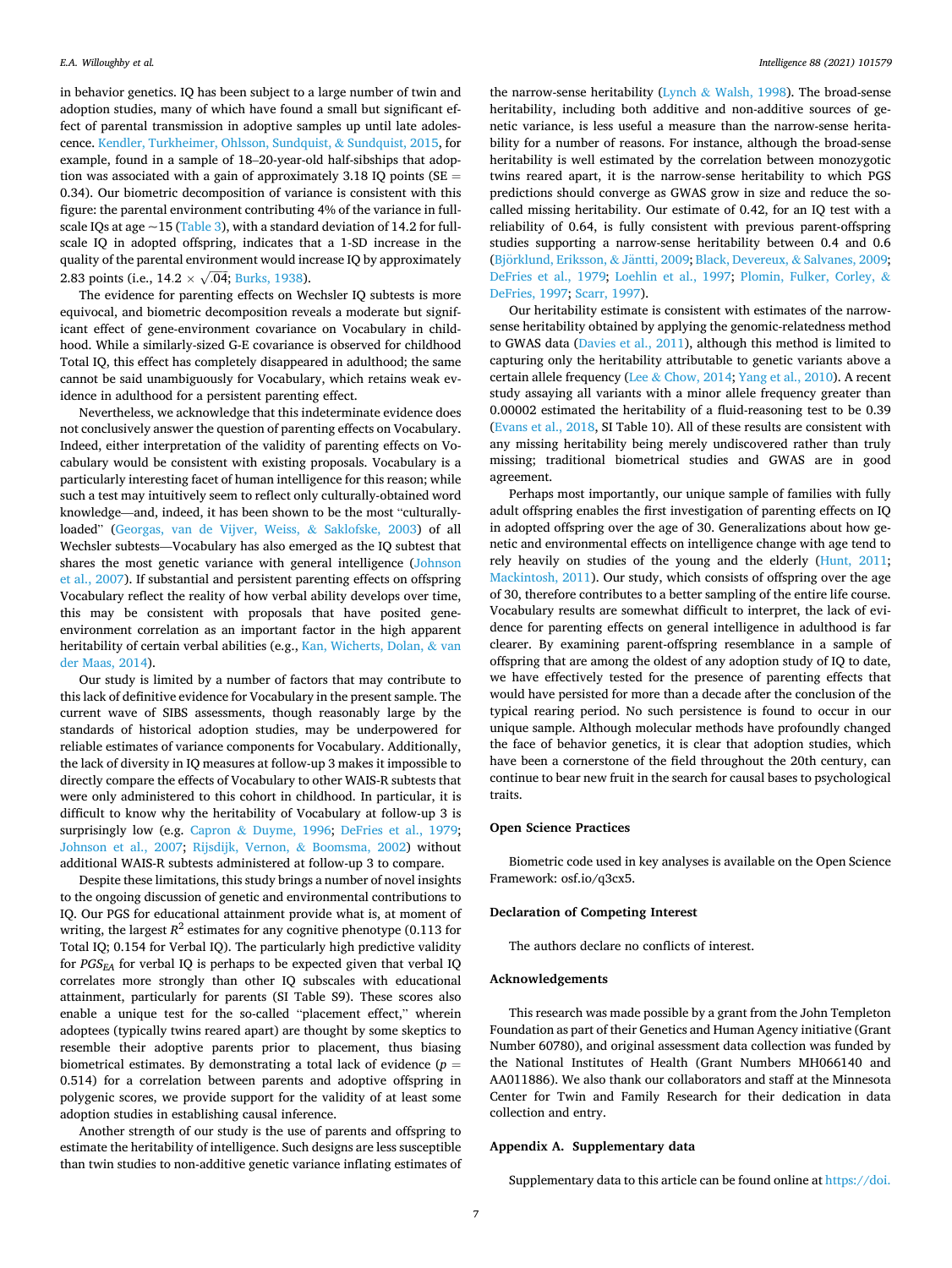#### <span id="page-7-0"></span>[org/10.1016/j.intell.2021.101579](https://doi.org/10.1016/j.intell.2021.101579).

#### **References**

- Allegrini, A. G., Selzam, S., Rimfeld, K., von Stumm, S., Pingault, J.-B., & Plomin, R. (2019). Genomic prediction of cognitive traits in childhood and adolescence. *Molecular Psychiatry, 24*, 819–827. [https://doi.org/10.1038/s41380-019-0394-4.](https://doi.org/10.1038/s41380-019-0394-4)
- Balbona, J. V., Kim, Y., & Keller, M. C. (2021). Estimation of parental effects using polygenic scores. *Behavior Genetics, 51*, 264–278. [https://doi.org/10.1007/s10519-](https://doi.org/10.1007/s10519-020-10032-w)  [020-10032-w](https://doi.org/10.1007/s10519-020-10032-w).
- Björklund, A., Eriksson, K. H., & Jäntti, M. (2009). IQ and family background: Are associations strong or weak? *IZA Discussion Paper No. 4305*. [Available at SSRN: ssrn.](https://ssrn.com/abstract=1439158)  [com/abstract](https://ssrn.com/abstract=1439158)=1439158.
- Black, S. E., Devereux, P. J., & Salvanes, K. G. (2009). Like father, like son? A note on the intergenerational transmission of IQ scores. *Economics Letters, 105*, 138–140. [https://](https://doi.org/10.1016/j.econlet.2009.06.022)  [doi.org/10.1016/j.econlet.2009.06.022.](https://doi.org/10.1016/j.econlet.2009.06.022)
- Bouchard, T. J., Jr., & McGue, M. (1990). Genetic and rearing environmental influences on adult personality: An analysis of adopted twins reared apart. *Journal of Personality, 58*, 263–292. <https://doi.org/10.1111/j.1467-6494.1990.tb00916.x>.
- Briley, D. A., & Tucker-Drob, E. M. (2013). Explaining the increasing heritability of cognitive ability across development: A meta-analysis of longitudinal twin and adoption studies. *Psychological Science, 24*, 1704–1713. [https://doi.org/10.1177/](https://doi.org/10.1177/0956797613478618)  [0956797613478618.](https://doi.org/10.1177/0956797613478618)
- Burks, B. S. (1938). On the relative contributions of nature and nurture to average group differences in intelligence. *Proceedings of the National Academy of Sciences, 24*(7), 276–282. [https://doi.org/10.1073/pnas.24.7.276.](https://doi.org/10.1073/pnas.24.7.276)
- Capron, C., & Duyme, M. (1989). Assessment of effects of socio-economic status on IQ in a full cross-fostering study. *Nature, 340*, 552–554. [https://doi.org/10.1038/](https://doi.org/10.1038/340552a0)  [340552a0.](https://doi.org/10.1038/340552a0)
- Capron, C., & Duyme, M. (1996). Effect of socioeconomic status of biological and adoptive parents on WISC-R subtest scores of their French adopted children. *Intelligence, 22*(3), 259–275. [https://doi.org/10.1016/S0160-2896\(96\)90022-7.](https://doi.org/10.1016/S0160-2896(96)90022-7)
- [Cloninger, C. R., Rice, J., & Reich, T. \(1979\). Multifactorial inheritance with cultural](http://refhub.elsevier.com/S0160-2896(21)00063-5/rf0050) [transmission and assortative mating II. A general model of combined polygenic and](http://refhub.elsevier.com/S0160-2896(21)00063-5/rf0050)  cultural inheritance. *[American Journal of Human Genetics, 31](http://refhub.elsevier.com/S0160-2896(21)00063-5/rf0050)*(2), 176–198.
- Condon, D. M., & Revelle, W. (2014). The international cognitive ability resource: Development and initial validation of a public-domain measure. *Intelligence, 43*, 52–64. [https://doi.org/10.1016/j.intell.2014.01.004.](https://doi.org/10.1016/j.intell.2014.01.004)
- Davies, G., Tenesa, A., Payton, A., Yang, J., Harris, S. E., Liewald, D., … Deary, I. J. (2011). Genome-wide association studies establish that human intelligence is highly heritable and polygenic. *Molecular Psychiatry, 16*, 996–1005. [https://doi.org/](https://doi.org/10.1038/mp.2011.85)  [10.1038/mp.2011.85](https://doi.org/10.1038/mp.2011.85).
- DeFries, J. C., Johnson, R. C., Kuse, A. R., McClearn, G. E., Polovina, J., Vandenberg, S. G., & Wilson, J. R. (1979). Familial resemblance for specific cognitive abilities. *Behavior Genetics, 9*, 23–43. [https://doi.org/10.1007/](https://doi.org/10.1007/BF01067119) [BF01067119.](https://doi.org/10.1007/BF01067119)
- Dey, J. G., & Pierret, C. R. (2014). Independence for young millennials: Moving out and boomeranging back. In *Monthly labor review: U.S. Bureau of Labor Statistics, December 2014*. [https://doi.org/10.21916/mlr.2014.40.](https://doi.org/10.21916/mlr.2014.40)
- Eaves, L. (2009). Putting the "human" back in genetics: Modeling the extended kinships of twins. *Twin Research and Human Genetics, 12*, 1–7. [https://doi.org/10.1375/](https://doi.org/10.1375/twin.12.1.1)  [twin.12.1.1.](https://doi.org/10.1375/twin.12.1.1)
- Eaves, L. J. (1976). The effect of cultural transmission on continuous variation. *Heredity, 37*, 41–57. [https://doi.org/10.1038/hdy.1976.64.](https://doi.org/10.1038/hdy.1976.64)
- van Eerdewegh, P. (1982). *[Statistical selection in multivariate systems with applications in](http://refhub.elsevier.com/S0160-2896(21)00063-5/rf0090) [quantitative genetics \(unpublished Ph.D. dissertation\)](http://refhub.elsevier.com/S0160-2896(21)00063-5/rf0090)*. St. Louis: Washing University.
- Eaves, L. J., Hatemi, P. K., Prom-Womley, E. C., & Murrelle, L. (2008). Social and genetic influences on adolescent religious attitudes and practices. *Social Forces, 86*(4), 1621–1646. [https://doi.org/10.1353/sof.0.0050.](https://doi.org/10.1353/sof.0.0050)
- Efron, B., & Tibshirani, R. (1993). *[An introduction to the bootstrap. Monographs on statistics](http://refhub.elsevier.com/S0160-2896(21)00063-5/rf0095)  and applied probability*[. New York, N.Y: Chapman and Hall](http://refhub.elsevier.com/S0160-2896(21)00063-5/rf0095).
- Evans, L. M., Tahmasbi, R., Vrieze, S. I., Abecasis, G. R., Das, S., Gazal, S., … Keller, M. C. (2018). Comparison of methods that use whole genome data to estimate the heritability and genetic architecture of complex traits. *Nature Genetics, 50*, 737–745. https://doi.org/10.1038/s41588-018-0108-
- Flynn, J. R. (1993). Skodak and Skeels: The inflated mother-child IQ gap. *Intelligence, 17*, 557–561. [https://doi.org/10.1016/0160-2896\(93\)90019-2](https://doi.org/10.1016/0160-2896(93)90019-2).
- [Fulker, D. W. \(1988\). Genetic and cultural transmission in human behavior. In B. S. Weir,](http://refhub.elsevier.com/S0160-2896(21)00063-5/rf0110)  [E. J. Eisen, M. M. Goodman, & G. Namkoong \(Eds.\),](http://refhub.elsevier.com/S0160-2896(21)00063-5/rf0110) *Proceedings of the second [international conference on quantitative genetics](http://refhub.elsevier.com/S0160-2896(21)00063-5/rf0110)* (pp. 318–340). Sunderland, MA: [Sinauer.](http://refhub.elsevier.com/S0160-2896(21)00063-5/rf0110)
- [Georgas, J., van de Vijver, F. J. R., Weiss, L. G., & Saklofske, D. H. \(2003\). A cross](http://refhub.elsevier.com/S0160-2896(21)00063-5/rf0115)[cultural analysis of the WISC-III. In J. Georgas, F. J. R. van de Vijver, L. G. Weiss, &](http://refhub.elsevier.com/S0160-2896(21)00063-5/rf0115)  D. H. Saklofske (Eds.), *[Practical Resources for the Mental Health Professional: Culture](http://refhub.elsevier.com/S0160-2896(21)00063-5/rf0115) and Children's Intelligence* (pp. 277–[313\). Academic Press](http://refhub.elsevier.com/S0160-2896(21)00063-5/rf0115).
- Haworth, C. M. A., Wright, M. J., Luciano, M., Martin, N. G., de Geus, E. J. C., van Beijsterveldt, C. E. M., … Plomin, R. (2010). The heritability of general cognitive ability increases linearly from childhood to young adulthood. *Molecular Psychiatry,*  15, 1112-1120. https://doi.org/10.1038/mp.200
- Heath, A. C., Kendler, K. S., Eaves, L. J., & Markell, D. (1985). The resolution of cultural and biological inheritance: Informativeness of different relationships. *Behavior Genetics, 15*, 439–465. [https://doi.org/10.1007/BF01066238.](https://doi.org/10.1007/BF01066238)
- Hill, W. G., Goddard, M. E., & Visscher, P. M. (2008). Data and theory point to mainly additive genetic variance for complex traits. *PLoS Genetics, 4*, Article e1000008. [https://doi.org/10.1371/journal.pgen.1000008.](https://doi.org/10.1371/journal.pgen.1000008)
- Hivert, V., Sidorenko, J., Rohart, F., Goddard, M. E., Yang, J., Wray, N. R., … Visscher, P. M. (2021). Estimation of non-additive genetic variance in human complex traits from a large sample of unrelated individuals. *American Journal of Human Genetics, 108*(5), 786–798. <https://doi.org/10.1016/j.ajhg.2021.02.014>.
- Hoekstra, R. A., Bartels, M., & Boomsma, D. I. (2007). Longitudinal genetic study of verbal and nonverbal IQ from early childhood to young adulthood. *Learning and Individual Differences, 17*(2), 97–114. <https://doi.org/10.1016/j.lindif.2007.05.005>.
- Horn, J. M., Loehlin, J. C., & Willerman, L. (1979). Intellectual resemblance among adoptive and biological relatives: The Texas Adoption Project. *Behavior Genetics, 9*, 177–201. <https://doi.org/10.1007/BF01071300>.

Hu, L., & Bentler, P. M. (1999). Cutoff criteria for fit indexes in covariance structure analysis: Conventional criteria versus new alternatives. *Structural Equation Modeling: A Multidisciplinary Journal, 6*, 1–55. [https://doi.org/10.1080/10705519909540118.](https://doi.org/10.1080/10705519909540118) Hunt, E. (2011). *Human Intelligence*[. New York, NY: Cambridge University Press.](http://refhub.elsevier.com/S0160-2896(21)00063-5/rf0155)

- Johnson, W., Bouchard, T. J., Jr., McGue, M., Segal, N. L., Tellegen, A., Keyes, M., & Gottesman, I. I. (2007). Genetic and environmental influences on the verbalperceptual-image rotation (VPR) model of the structure of mental abilities in the Minnesota Study of Twins Reared Apart. *Intelligence, 35*, 542–562. [https://doi.org/](https://doi.org/10.1016/j.intell.2006.10.003)  [10.1016/j.intell.2006.10.003.](https://doi.org/10.1016/j.intell.2006.10.003)
- Johnson, W., Penke, L., & Spinath, F. M. (2011). Heritability in the era of molecular genetics: Some thoughts for understanding genetic influences on behavioural traits. *European Journal of Personality, 25*(4), 254–266. [https://doi.org/10.1002/per.836.](https://doi.org/10.1002/per.836)
- Kan, K.-J., Wicherts, J., Dolan, C., & van der Maas, H. L. J. (2014). On the nature and nurture of intelligence and specific cognitive abilities: The more heritable, the more culture dependent. *Psychological Science, 24*(12), 2420–2428. [https://doi.org/](https://doi.org/10.1177/0956797613493292) [10.1177/0956797613493292](https://doi.org/10.1177/0956797613493292).
- Keller, M. C., Medland, S. E., Duncan, L. E., Hatemi, P. K., Neale, M. C., Maes, H. H., & Eaves, L. J. (2009). Modeling extended twin family data I: Description of the Cascade Model. *Twin Research and Human Genetics, 12*(1), 8–18. [https://doi.org/10.1375/](https://doi.org/10.1375/twin.12.1.8) [twin.12.1.8.](https://doi.org/10.1375/twin.12.1.8)
- Kendler, K. S., Turkheimer, E., Ohlsson, H., Sundquist, J., & Sundquist, K. (2015). Family environment and the malleability of cognitive ability: A Swedish national homereared and adopted-away cosibling control study. *Proceedings of the National Academy of Sciences, 112*(15), 4612–4617. [https://doi.org/10.1073/](https://doi.org/10.1073/pnas.1417106112)  [pnas.1417106112](https://doi.org/10.1073/pnas.1417106112).
- Lee, J. J. (2012). Correlation and causation in the study of personality. *European Journal of Personality, 26*(4), 372–390. [https://doi.org/10.1002/per.1863.](https://doi.org/10.1002/per.1863)
- Lee, J. J., & Chow, C. C. (2014). Conditions for the validity of SNP-based heritability estimation. *Human Genetics, 133*, 1011–1022. [https://doi.org/10.1007/s00439-014-](https://doi.org/10.1007/s00439-014-1441-5)  [1441-5.](https://doi.org/10.1007/s00439-014-1441-5)
- Lee, J. J., Wedow, R., Okbay, A., Kong, E., Maghzian, O., Zacher, M., … Cesarini, D. (2018). Gene discovery and polygenic prediction from a genome-wide association study of educational attainment in 1.1 million individuals. *Nature Genetics, 50*, 1112–1121.<https://doi.org/10.1038/s41588-018-0147-3>.
- [Loehlin, J. C., Horn, J. M., & Willerman, L. \(1997\). Heredity, environment, and IQ in the](http://refhub.elsevier.com/S0160-2896(21)00063-5/rf0205)  [Texas adoption project. In R. J. Sternberg, & E. L. Grigorenko \(Eds.\),](http://refhub.elsevier.com/S0160-2896(21)00063-5/rf0205) *Intelligence, heredity, and environment* (pp. 105–[125\). Cambridge, UK: Cambridge University](http://refhub.elsevier.com/S0160-2896(21)00063-5/rf0205) [Press.](http://refhub.elsevier.com/S0160-2896(21)00063-5/rf0205)
- Lynch, M., & Walsh, B. (1998). *[Genetics and the analysis of quantitative traits](http://refhub.elsevier.com/S0160-2896(21)00063-5/rf0210)*. Sunderland, [MA: Sinauer.](http://refhub.elsevier.com/S0160-2896(21)00063-5/rf0210)
- Mackintosh, N. J. (2011). *IQ and human intelligence* [\(2nd ed.\). New York, NY: Oxford](http://refhub.elsevier.com/S0160-2896(21)00063-5/rf0215)  [University Press](http://refhub.elsevier.com/S0160-2896(21)00063-5/rf0215).
- Mäki-Tanila, A., & Hill, W. G. (2014). Influence of gene interaction on complex trait variation with multilocus models. *Genetics, 198*(1), 355–367. [https://doi.org/](https://doi.org/10.1534/genetics.114.165282) [10.1534/genetics.114.165282.](https://doi.org/10.1534/genetics.114.165282)

McDonald, R. P. (2010). Structural models and the art of approximation. *Perspectives on Psychological Science, 5*(6), 675–686. <https://doi.org/10.1177/1745691610388766>.

- McGue, M., Keyes, M., Sharma, A., Elkins, I., Legrand, L., Johnson, W., & Iacono, W. G. (2007). The environments of adopted and non-adopted youth: Evidence on range restriction from the sibling interaction and behavior study (SIBS). *Behavior Genetics, 37*, 449–462. <https://doi.org/10.1007/s10519-007-9142-7>.
- Miller, M. B., Basu, S., Cunningham, J., Eskin, E., Malone, S. M., Oetting, W. S., … McGue, M. (2012). The Minnesota Center for Twin and Family Research genomewide association study. *Twin Research and Human Genetics, 15*(6), 767–774. [https://](https://doi.org/10.1017/thg.2012.62)  [doi.org/10.1017/thg.2012.62.](https://doi.org/10.1017/thg.2012.62)
- Pazokitoroudi, A., Chiu, A. M., Burch, K. S., Pasaniuc, B., & Sankararaman, S. (2021). Quantifying the contribution of dominance deviation effects to complex trait variation in biobank-scale data. *American Journal of Human Genetics, 108*(5), 799–808. <https://doi.org/10.1016/j.ajhg.2021.03.018>.
- Pearl, J. (2009). *[Causality: Models, reasoning, and inference](http://refhub.elsevier.com/S0160-2896(21)00063-5/rf0245)* (2nd ed.). New York, NY: [Cambridge University Press](http://refhub.elsevier.com/S0160-2896(21)00063-5/rf0245).
- Plomin, R., & DeFries, J. C. (1980). Genetics and intelligence: Recent data. *Intelligence, 4*, 15–24. [https://doi.org/10.1016/0160-2896\(80\)90003-3](https://doi.org/10.1016/0160-2896(80)90003-3).
- [Plomin, R., DeFries, J. C., Knopik, V. S., & Neiderhiser, J. M. \(2013\).](http://refhub.elsevier.com/S0160-2896(21)00063-5/rf0255) *Behavioral genetics*  [\(6th ed.\). New York, NY: Worth Publishers.](http://refhub.elsevier.com/S0160-2896(21)00063-5/rf0255)
- Plomin, R., DeFries, J. C., & Loehlin, J. C. (1977). Genotype–environment interaction and correlation in the analysis of human behavior. *Psychological Bulletin, 84*(2), 309–322. [https://doi.org/10.1037/0033-2909.84.2.309.](https://doi.org/10.1037/0033-2909.84.2.309)
- Plomin, R., Fulker, D. W., Corley, R., & DeFries, J. C. (1997). Nature, nurture, and cognitive development from 1 to 16 years: A parent–offspring adoption study. *Psychological Science, 8*(6), 442–447. [https://doi.org/10.1111/j.1467-9280.1997.](https://doi.org/10.1111/j.1467-9280.1997.tb00458.x) [tb00458.x](https://doi.org/10.1111/j.1467-9280.1997.tb00458.x).
- Polderman, T. J., Benyamin, B., De Leeuw, C. A., Sullivan, P. F., Van Bochoven, A., Visscher, P. M., & Posthuma, D. (2015). Meta-analysis of the heritability of human traits based on fifty years of twin studies. *Nature Genetics, 47*, 702–709. [https://doi.](https://doi.org/10.1038/ng.3285)  [org/10.1038/ng.3285.](https://doi.org/10.1038/ng.3285)